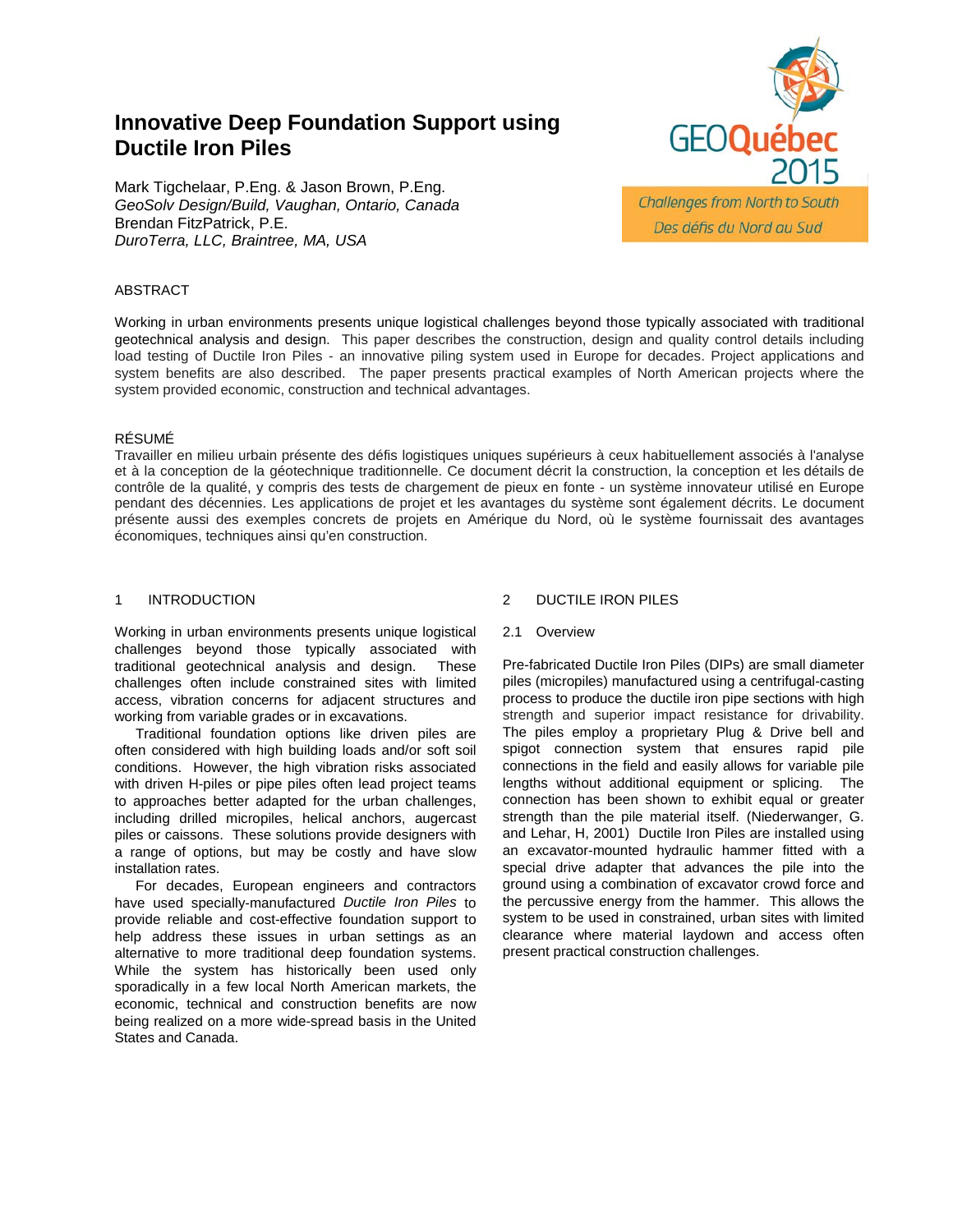

Figure 1. Picture of Ductile Iron Pile Installation

## 2.2 Fabrication and Material Properties

Ductile Iron Piles are comprised of grey cast iron. Ordinary grey or lamellar graphite cast iron is transformed into spheroidal graphite or ductile cast iron by undergoing a sophisticated centrifugal or spin casting process, drastically improving the cast iron's impact resistance, ductility, tensile strength and flexural stiffness. Ductile cast iron is comprised of: 90-95% scrap metal iron, approximately 3.7% carbon, and approximately 2.7% silicon.

The manufacturing process employs a strict quality assurance system that is certified in compliance with standard BS EN ISO 9001. Further, European ONCERT certification (ONR 22567 regulation) and technical approval (ETA-07/0169) provide regular control of the product and prefabrication process.

Table 1 provides details on the engineering properties used for design.

## Table 1: Ductile Iron Pile Material Properties

| <b>Material Property</b>     | MPa [ksi]        |
|------------------------------|------------------|
| <b>Tensile Strength</b>      | 420 [60.9]       |
| <b>Compressive Strength</b>  | 900 [130.5]      |
| Yield Strength (0.2% offset) | 320 [46.4]       |
| <b>Modulus of Elasticity</b> | 170,000 [24,656] |

Piles are manufactured in standard 5 meter long modular sections. Pile diameters and thicknesses do vary – allowing for the development of the most efficient design approach. Outside diameters are available in sizes ranging from 98 mm to 170 mm. Thicknesses vary from 7.5 mm to 10.6 mm.

## 2.3 Construction

Ductile Iron Piles are designed to resist compression, tension and lateral loads. The system is installed to develop resistance through either end-bearing or friction.

End-bearing Ductile Iron Piles are installed by first inserting a flat or pointed driving shoe over the end of the hollow pile. The pile is then driven into the ground using high-frequency impact energy (hydraulic hammer) until the Plug & Drive socket end is nearly at the working grade. The driving resistance (time required to drive each one metre increment) is observed during driving. The spigot end of the second DIP is then inserted into the socket end of the existing pile and the driving process is repeated. This process continues until the pile terminates on refusal or achieves a required driving criteria (typically a rate equal to 25 mm in 50 seconds). If interior grout is being used, the neat cement (cement & water) grout is placed either after the pile achieves the required set or later in the process after multiple piles have been installed. The use of a central threaded reinforcing bar is also used when additional load-carrying capacity is required.

Friction DIPs are installed by first inserting a speciallydesigned conical end cap over the leading end of the pile. The conical end cap is designed specifically for grouting applications and is larger diameter than the outside pile diameter to facilitate grouting exterior to the pile. The pile is then driven into the ground using high-frequency impact energy (hydraulic hammer) with a specially-designed grout driving shank for the simultaneous pumping of sandcement grout. The grout fills the interior of the pile and travels out the conical end cap and alongside the DIP. The pressurized exterior grout compacts the adjacent soil and creates the grout/soil interface to provide efficient skin friction along the friction DIP.

The pile is driven and grout is pumped continuously until the Plug & Drive socket end is nearly at the working grade. The driving resistance (time required to drive each meter increment) is observed during driving along with grout volumes. The spigot end of the second DIP is then inserted into the existing pile and the driving / grouting process is repeated. This process continues until the pile extends to a sufficient design depth in the terminating layer to develop a sufficient bond length. The addition of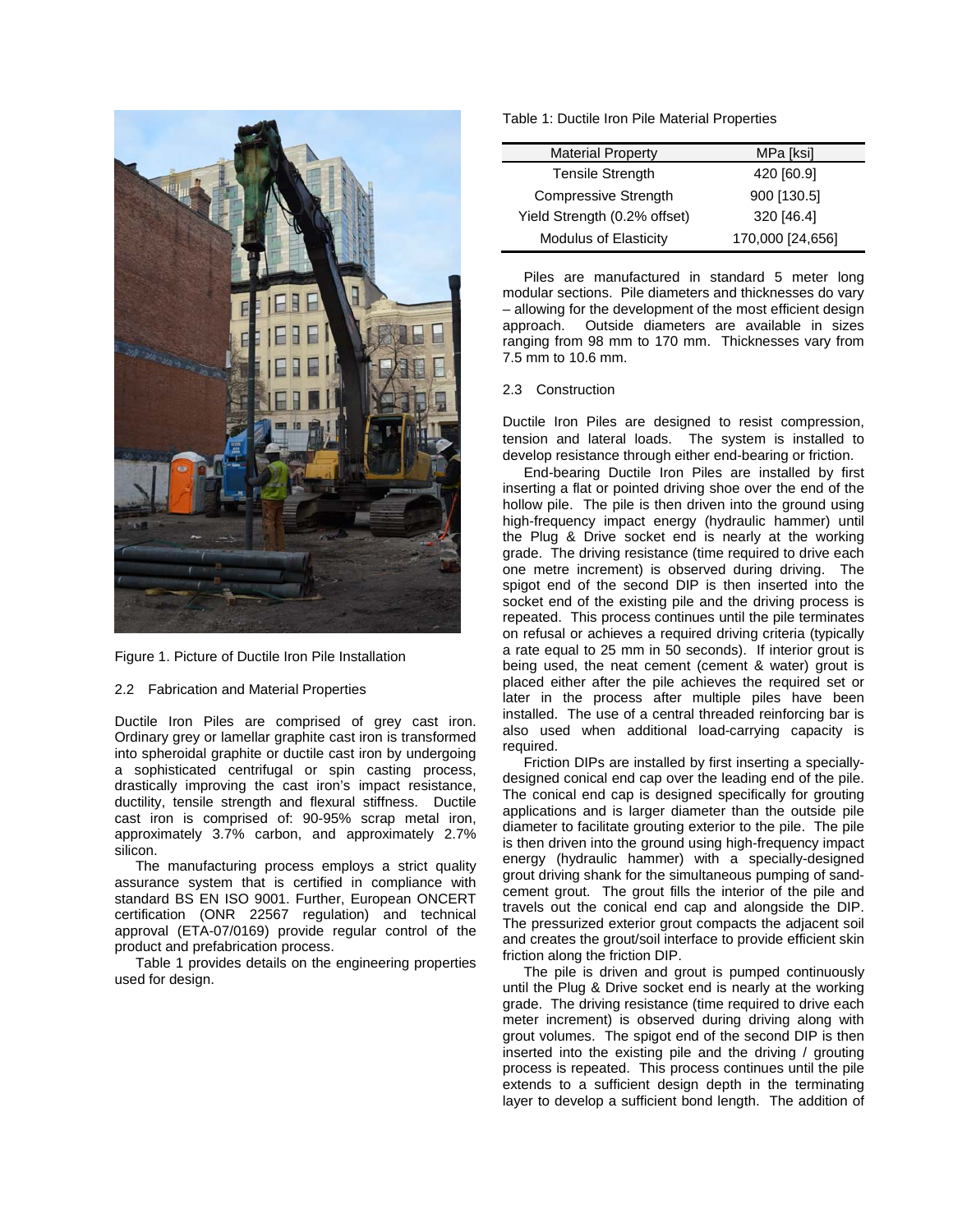a central threaded reinforcing bar is used to also provide additional tension resistance with the system.

In addition to compression and lateral load resistance, the system can resist tensile loads. This bar can be added to the interior grout for both end bearing or friction DIP installation methods. For larger tensile capacities, the tensile capacity is derived from the resistance afforded by the grouted bond zone in the friction DIP installation method.

Despite being a driven system, the Ductile Iron Pile system results in limited vibration levels as a result of the high frequency impact ramming energy used for installations. This is in comparison with traditional driven piles where high amplitude, low frequency energy creates harmful levels of vibrations. Vibration monitoring performed on numerous DIP sites confirm low vibration magnitudes. Results measured on a site described herein are shown in Figure 2. The figure shows that vibration levels are well below the damage criteria even within less than one metre from a receptor.



Figure 2. Ground Vibration Monitoring Adjacent to Installations

#### 2.4 Design Approach

Design of the Ductile Iron Piles follows aspects of conventional analyses for deep foundations including driven piles and micropiles. Both structural capacity of the pile components and geotechnical capacity in either endbearing or friction are evaluated. Depending on the local building codes or project requirements, designs are performed in accordance with Allowable Stress Design (ASD) or Limit States Design (LSD). The design approach based on Limit States Design with a focus on the Ultimate Limit State (ULS), typical for pile design, is presented herein.

#### 2.4.1Structural Capacity

The applied vertical compression load is resisted by the structural strength of the composite ductile iron pile including the ductile iron pile material, grout and central reinforcing bar, if applicable. Each of the components are considered separately based on the codified values for

resistance factors. Therefore, the ULS structural capacity for design is shown in Equation 1:

$$
\phi R_n = \phi_s f_{y\text{-dip}} A_{\text{dip}} + \phi_c f'_c A_g + \phi_{\text{bar}} f_{y\text{-bar}} A_{\text{bar}} \tag{1}
$$

where φ*s*, φ*<sup>c</sup>* and φ*bar* are the structural resistance factors for the Ductile Iron Pile material, grout and reinforcing bar, if used, respectively. The remaining terms describe the yield strength of the specific material as well as cross-sectional area corresponding to each of the materials. Reductions in certain material yield strengths may be required to account for strain compatibility between the different components. Structural resistance factors are contained in standards for Canadian Highway Bridge Design Code (CHBDC) published by the Canadian Standards Association (2006). Values for design are φ*<sup>s</sup>* = 0.90,  $\phi_c = 0.75$  and  $\phi_{bar} = 0.90$  for high-strength bars.

## 2.4.2 Geotechnical Capacity

The geotechnical capacity depends on the soil conditions and the specific design approach to develop capacity selected for the site – namely friction through a grouted bond zone or end-bearing to a competent bearing stratum.

For frictional elements with capacities derived from a grouted bond zone, the nominal capacity is a function of the perimeter shearing surface and the ultimate soil-grout bond strength as shown in Equation 2.

$$
\phi R_u = \phi(\pi DL_b \alpha_{bond})
$$
 [2]

where *D* is the diameter of the exterior grouted zone as developed by the oversized conical grout cap,  $L_b$  is the length of the bond zone and *αbond* is the ultimate bond strength between the grouted pile and the adjacent soil. The displacement installation process of the Ductile Iron Pile enhances the bond strength, particularly in granular soils, as a result of densification during driving. Ultimate bond strengths typically vary from 100 to 300 kPa. Resistance factors  $(\phi)$  from the CHBDC (2006) and Canadian Foundation Engineering Manual (CFEM) (2006) for compression and tension applications are 0.4 and 0.3. Performance of site-specific static load testing allows for the increase in these values to 0.6 and 0.4, respectively.

For end-bearing applications, the pile is driven to refusal or "set" on or into competent material such as bedrock or very dense soil. Decades of experience in Europe documented through load testing shows that acceptable geotechnical end-bearing resistance is achieved when an equivalent drive rate of less than 25 mm of downward displacement in 50 seconds is achieved.

#### 3 RETAIL FACILITY, PITTSFIELD, MA, USA

Designers on a retail facility in Pittsfield, Massachusetts (USA) were challenged with loose soil conditions and construction immediately adjacent to an abutting retail<br>facility. Plans included using Geopier® ground Plans included using *Geopier*<sup>®</sup> ground improvement for the majority of the building, but required alternate foundation support measures immediately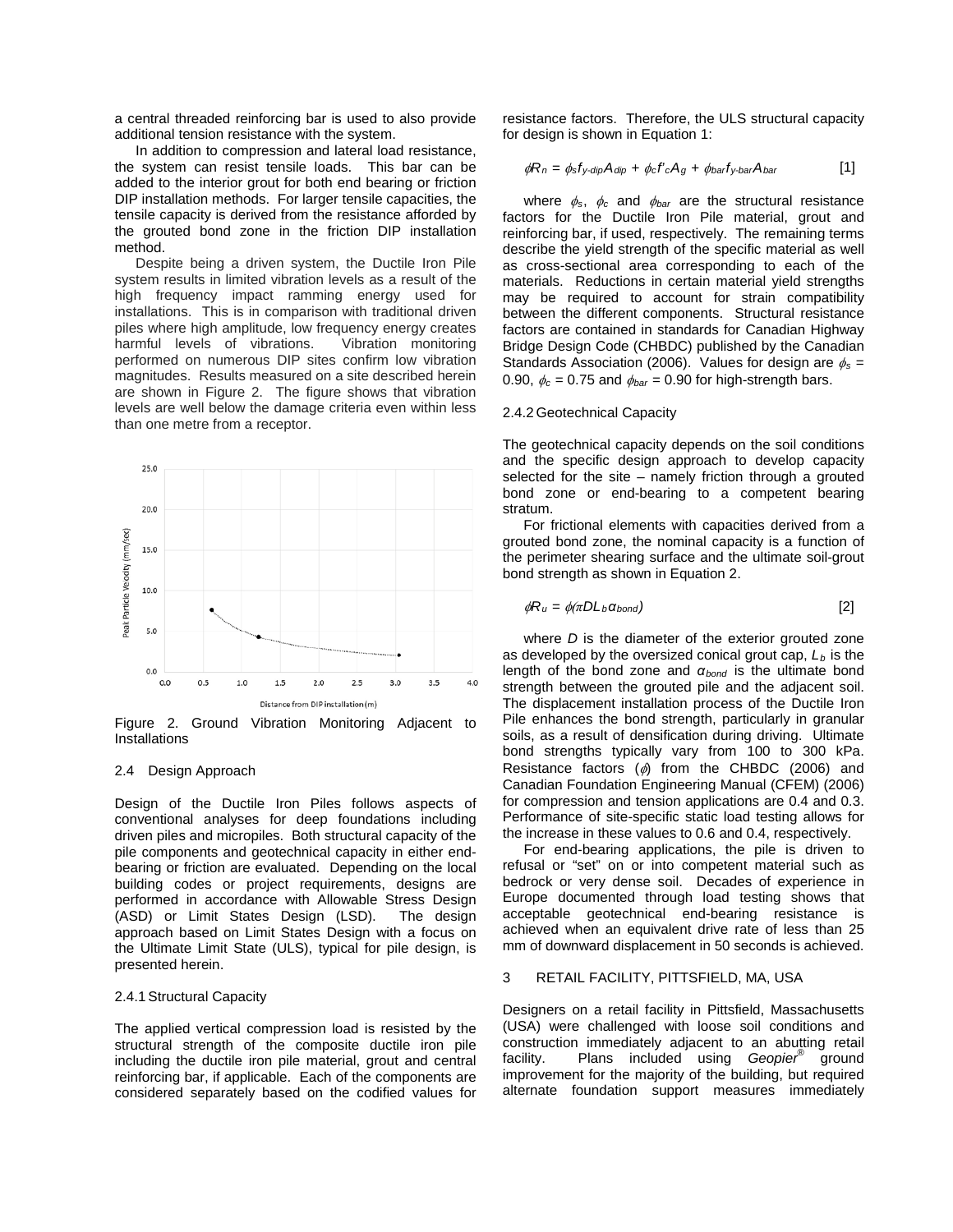adjacent to the existing building. The following sections describe the project details, soils and solution.

## 3.1 Project Description

Construction involved redevelopment of a single-story retail space immediately adjacent to an existing singlestory retail building. Foundation design loads were 414 to 787 kN and wall loads ranged from 36 kN/m to 219 kN/m.

## 3.2 Soil Conditions

Soil conditions consisted of up to 1.8 meters of loose to medium dense silty sand fill and loose native silty sand to depths of about 3 meters. One boring encountered a 0.6 meter thick layer of soft peat. Very loose to medium dense silty sand with SPT N-values generally ranging from 2 to 6 blows per 0.3 m were then encountered to the maximum exploration depth of 8.8 metres. Groundwater was encountered at 2.4 to 3 metres below grade. Figure 3 illustrates the soil profile at the site.



Figure 3. Illustration of Soil Profile and Friction DIP **Installation** 

3.3 Ductile Iron Pile Design Approach

The loose fill and native sand conditions were ideal for a *Geopier* ground improvement solution that was initially proposed to support shallow foundations and control settlement. However, the proximity of the new building immediately adjacent to the existing structure presented issues with access, excessive vibrations and the potential for settlement of the existing structure. Due to access conditions, the project team also considered helical anchors designed in the loose sand with a capacity of 120 Working with the owner and structural engineer, a Ductile Iron Pile design was proposed using a working capacity of 180 kN (ASD) that reduced the number of piles by 25%. Further, the development of a bond zone in the loose conditions provided greater confidence in achieving capacity as opposed to developing a required torque criteria that is often employed with helical anchors. Both options were competitively bid and the Ductile Iron Piles were selected based on cost and schedule.

# 3.4 Installation Details

A total of 39 Ductile Iron Piles were installed along the building line adjacent to the existing building. The Series 118/7.5 piles (118 mm outer diameter with 7.5 mm wall thickness) were designed as friction piles using a 220 mm diameter conical grout cap to build a bond zone in the very loose to loose sand. Production pile installation was completed in 3 working days – working adjacent to the existing building. Vibration monitoring performed during installation recorded peak particle velocities of of less than 5 mm/second at immediate distances from installations.



Figure 4. Picture of Installation Adjacent to Building

# 3.5 Load Testing

Load testing performed on a sacrificial pile extending to a depth of about 9.8 metres in the loose conditions showed movement of less than 4 mm at 355 kN (200%). The test was completed and then cycled up to a load of 534 kN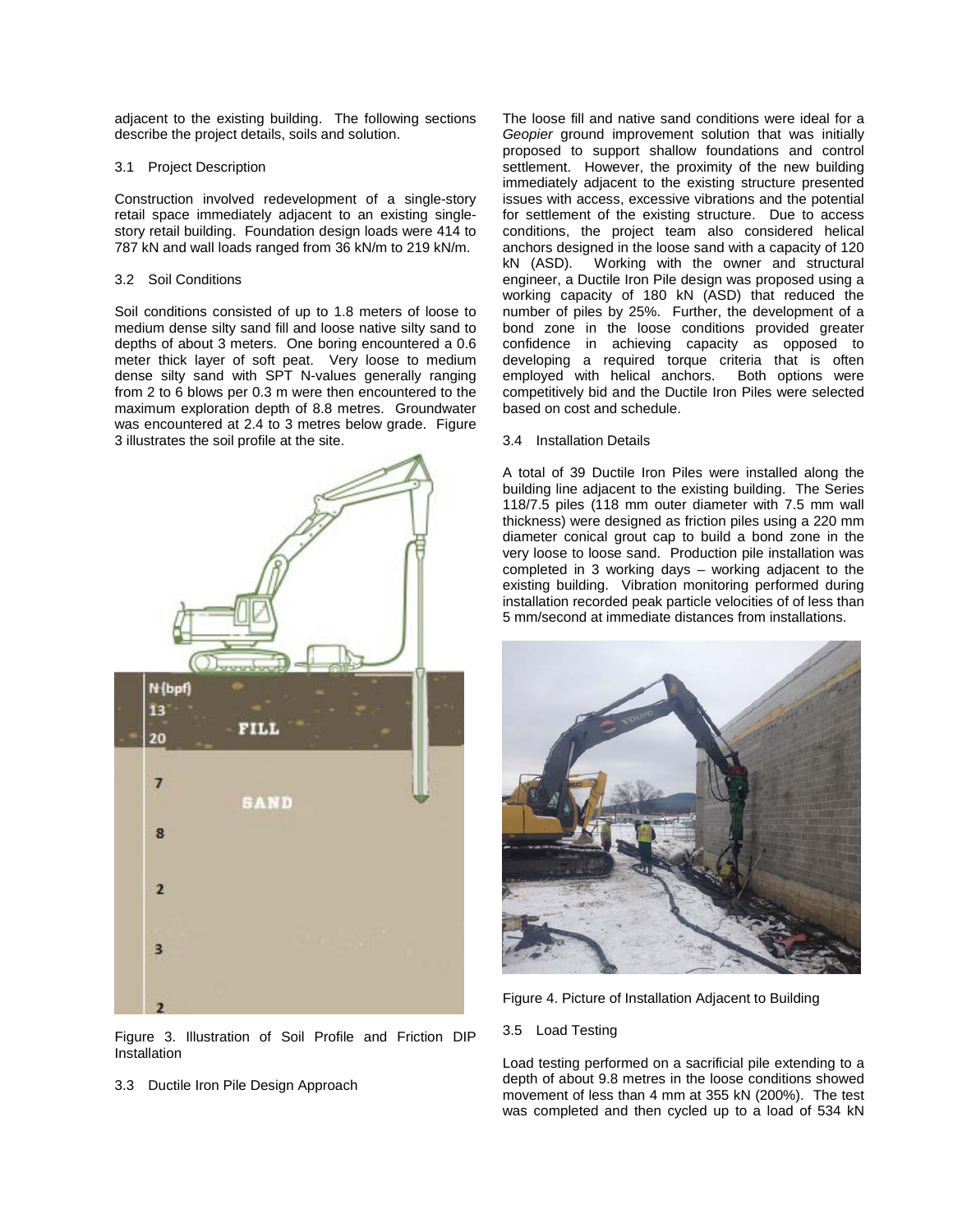(300%) and recorded deflections of only 8 mm - a superior response under loading for the friction pile in loose conditions. Permanent (non-recoverable) deflection after loading to 300% was less than 5 mm. The load test was instrumented with telltales at the top of the bond zone and at the bottom of the pile.



Figure 5. Plot of Load Test Results – Retail Facility

## 4 5-STORY RESIDENTIAL, BOSTON, MA, USA

Development of residential buildings in downtown Boston, Massachusetts (USA) often requires working on constrained sites where transportation of material to sites and working around the site represents significant logistical challenges. Further, the historic nature of surrounding structures represents a sensitive building environment. The demolition of an existing single-story retail facility and redevelopment of a 5-storey residential building incorporated all of these challenges. In addition to logistic challenges, the project featured problematic soil conditions and sizable building loads with which to contend.

## 4.1 Project Description

The project involved revitalization of a site in the Fenway District of Boston only three blocks from historic Fenway Park. Construction was planned for a new 5-storey apartment building located immediately surrounded by existing 3- and 4-storey residences.

## 4.2 Soil Conditions

Soil conditions consisted of up to 2.7 metres of loose to medium dense "urban" sand fill with various amounts of debris consisting of bricks, concrete and other construction materials. The fill was underlain by soft peat and organic clay/silt to 8.5 metres followed by very soft to medium stiff clay extending to a depth of more than 53 meters where bedrock was encountered. SPT N-values in the clay were 3 to 5 blows per 0.3 metres in the upper crust but soon dropped to WOH (weight of hammer) and WOR (weight of rod) until bedrock was encountered.

## 4.3 Ductile Iron Pile Design Approach

With column loads approaching 2,700 kN, deep foundation support was required at the fill/organic/soft soil site. The project team initially considered driven steel Hpiles with 900 kN capacities (ASD). High vibrations coupled with the challenges of transporting long pile sections and the added cost/time for pile splicing led the design team towards a more practical solution for the urban site. Ductile Iron Piles were selected as a more cost-effective and faster alternative to the H-piles and traditional drilled micropiles. The Ductile Iron Pile system provided a 2:1 replacement of the H-piles with a working capacity of 450 kN (ASD).

## 4.4 Load Testing

Prior to the start of production operations, a Ductile Iron Pile (Series 118/7.5) test pile was installed to terminate on rock at a depth of 53.7 metres. The test pile was loaded using a gravity reaction load test setup, shown in Figure 6, because of the costs associated with deep rock anchors for tension resistance.

Load testing of the end-bearing Ductile Iron Piles showed a deflection of 32 mm at the design load (100%) of 450 kN. The load test was performed to 200% of the design load (900 kN). The response was generally elastic with a deflection at the maximum test load approaching 80 mm. The deflection of the 53.7 metre long test pile met expectations for compression of a long micropile. The results met the project requirements for load-carrying capacity and deflection while also delivering foundation economy.



Figure 6. Picture of Gravity Load Test Setup

For selected piles subject to minor tension loads (less than 20 kN), a 3 meter long #8 (25 mm) threaded reinforcing bar was inserted into the pile to resist minor tensile loads (less than 25 kN). Results of a tension test performed on the uplift pile are shown in Figure 8.